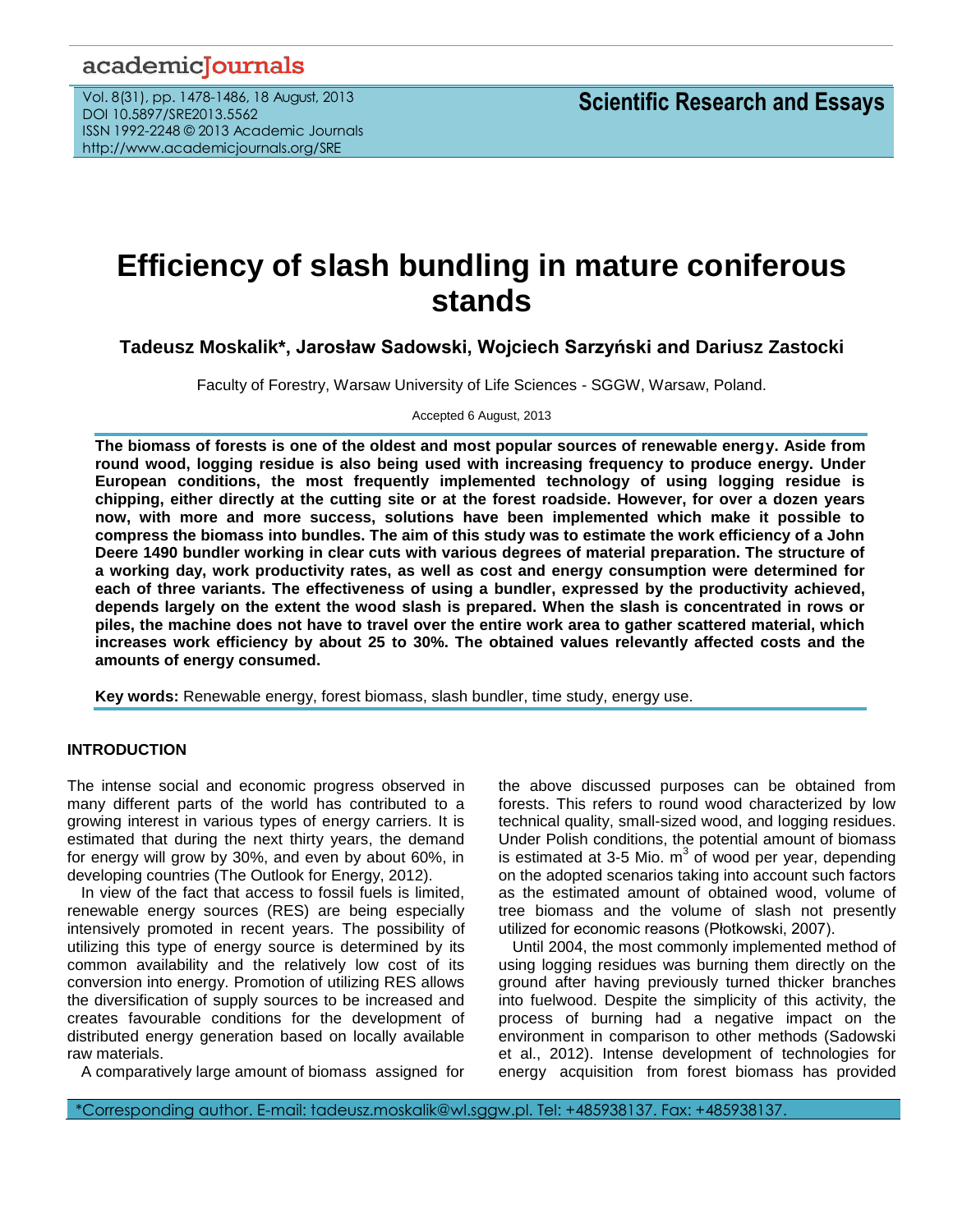| <b>Parameter</b>            | <b>Woodpac Enfo 2000</b> | <b>Fixteri Baller</b> | <b>Flexus Tornado</b> | Pinox 828/830 | John Deere 1490D |
|-----------------------------|--------------------------|-----------------------|-----------------------|---------------|------------------|
| Length [cm]                 | 240-300                  | 260-270               | 135                   | 260-350       | 230-250          |
| Diameter [cm]               | 60-80                    | 80                    | 125                   | 70-80         | 50-80            |
| Weight [kg]                 | 400-600                  | 300-450               | 300-350               | 400-650       | 300-700          |
| Binding method              | twine                    | twine                 | netting               | twine         | Twine            |
| Work efficiency [bundles/h] | 20-25                    | 7-12                  | 20-25                 | $20 - 25$     | 25-30            |

**Table 1.** Parameters of bundles produced by different bundling machines (Chlebowski and Jabłoński, 2012).

conditions facilitating the use of logging residues on an industrial scale. One of the possible solutions is bundling.

Nowadays, more and more frequently, large heat generating plants, as well as heat and power generating plants, are willing to accept biomass. What is more, such plants are interested not only in wood, but also in logging residues. The use of logging residues, just as it was previously with the unsellable parts, sizes and species of trees, has become an attractive way to increase energy production from forest biomass. The Scandinavian countries were pioneers in the systematic large-scale use of forest residues (Hakkila and Parikka, 2002; Kärhä and Vartiamäki, 2006).

The most common supply chain in Scandinavia and Central Europe is based on chipping the raw material at the roadside (Yoshioka et al., 2006; Stampfer and Kanzian, 2006; Eker, 2011; Röser et al., 2012). Chipping can also take place directly at the logging site, in the terminal or at a heat generating plant.

For a dozen or so years, the bundling of logging residues has been applied with growing success. This technology is among the most modern of solutions. It should be noted, however, that most installations for energy production require supplies of raw material in the form of chips because they are easily portioned and facilitate the control of processes considerably. This is also the case with bundles. Due to logistic reasons, the choice of a proper technological process of wood harvesting for energy purposes depends on a number of factors. They include the following: wood harvesting system, work conditions, cutting categories, degree of integration of the process of logging residue acquisition with the process of round wood harvesting, and the operator's experience (Jodłowski, 2004).

The bundling of logging residues is especially popular in Scandinavian countries. The bundling method offers operational and logistic advantages. A major advantage of the bundling system is that the same handling and administrative routes can be used as in conventional round wood logging and transport. Another advantage is the possibility of storing bundles at all stages of the production chain (Parikka et al., 2005; Johansson et al., 2006; Zychowicz and Sosnowska, 2007).

Several types of bundling machines are produced worldwide. However, most solutions are based on the technology developed by the Timberjack Company (presently known as John Deere due to business ownership transference). Table 1 provides a list of currently manufactured bundling machines and the characteristics of the bundles they produce.

Logging residues are bundled into cylindrical bundles in log-like units. The bundling method can be divided into three phases. In the first, collected logging residues are pressed by feeder rolls. Then the compacting continues in a rectangular presser. The last compacting phase ends with the tying of the pulse-fed logging residue bundle. Finally, bundles are cut into the desired lengths with a chain saw (Parikka et al., 2005).

In a majority of cases, studies on bundling machines have concentrated on analyzing their work efficiency (Cuchet et al., 2004; Rummer et al., 2003; Vonk and Theunissen, 2007). They focused on such machines in which the operating device was mounted on a forwarder. In locations where the terrain conditions made it possible, the machines were moved directly to a cutting site. In the case of mountain forests, in areas with steep terrain, the machines could not be brought to the immediate proximity of the cutting site. In such locations, the process of wood harvesting relied on cable yarders. Wherever that solution was implemented, logging residues were accumulated at roadside landings and truck-mounted bundlers were utilized for their bundling (Kanzian, 2005; Lindroos et al., 2010; Spineli et al., 2012).

Forest utilization in accordance with the rules of sustainable forest management requires that forest biomass harvesting be implemented by using a technology having minimal impact on the environment. There are many methods, of greater or lesser complexity, which allow such an effect to be assessed. One of the methods is the Life Cycle Assessment (LCA – ISO 14040-2), which constitutes the foundation for an evaluation based on an energy audit (Yoshioka et al., 2006; Våg et al., 2000; Lindholm et al., 2010; Klvač, 2011). The bundling operation is crucial from the point of view of energy consumption of the entire chain of forest biomass supply, from the moment the raw material is produced to the moment it is brought to combustion in the heating plant.

The aim of the present study is to analyze the work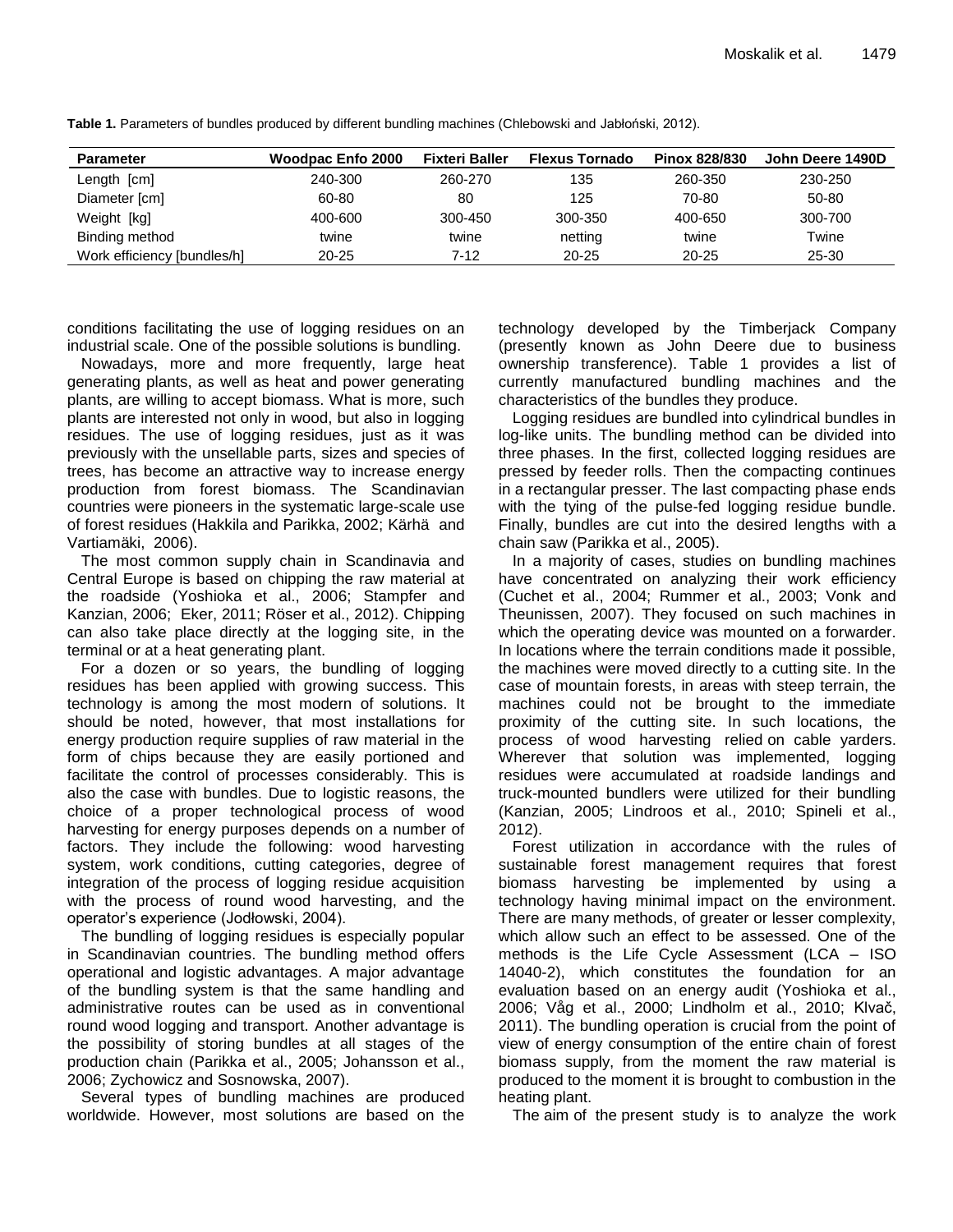|         |                                                                         | <b>Forest site</b> |               | Species structure of the stand |                     |                     | Harvested volume [m3/h] |        |       |
|---------|-------------------------------------------------------------------------|--------------------|---------------|--------------------------------|---------------------|---------------------|-------------------------|--------|-------|
| No      | Area<br>Variant<br>address<br>[ha]<br><b>Birch</b><br><b>Scots pine</b> |                    | <b>Spruce</b> | Large-size<br>wood             | Medium-size<br>wood | Logging<br>residues |                         |        |       |
| 1       | V <sub>1</sub>                                                          | 01-30-2-15-225     | 2.66          |                                | 54.4                | 45.6                | 278.34                  | 138.42 | 59.21 |
| 2       | V <sub>1</sub>                                                          | 01-30-2-15-340     | 2.43          | $\overline{2}$                 | 63.4                | 34.6                | 211.37                  | 89.72  | 22.41 |
| 3       | V <sub>1</sub>                                                          | 01-30-1-06-151     | 2.53          | 1.8                            | 87.7                | 10.5                | 213.32                  | 51.62  | 47.43 |
| 4       | V <sub>1</sub>                                                          | 01-30-1-06-157     | 2.11          | 0.4                            | 91.5                | 8.1                 | 310.45                  | 70.71  | 24.88 |
| 5       | V <sub>1</sub>                                                          | 01-30-1-06-161     | 1.92          |                                | 96.4                | 3.6                 | 264.59                  | 45.95  | 22.79 |
| 6       | V <sub>1</sub>                                                          | 01-30-1-06-163     | 3.19          | 1.1                            | 92.4                | 6.5                 | 264.23                  | 76.45  | 32.92 |
| Average |                                                                         |                    |               | 0.88                           | 80.97               | 18.15               | 257.05                  | 78.81  | 34.94 |
| 7       | V <sub>2</sub>                                                          | 01-30-1-06-165     | 2.26          |                                | 91.2                | 8.8                 | 187.15                  | 75     | 39.82 |
| 8       | V <sub>2</sub>                                                          | 01-30-2-12-299     | 3.78          | 5.2                            | 42.6                | 52.1                | 135.05                  | 82.81  | 46.3  |
| 9       | V <sub>2</sub>                                                          | 01-30-2-13-312     | 2.91          | 0.8                            | 49.8                | 49.4                | 127.17                  | 52.59  | 24.05 |
| 10      | V <sub>2</sub>                                                          | 01-30-2-13-312     | 1.42          |                                | 11.5                | 88.5                | 169.26                  | 94.42  | 24.65 |
| 11      | V <sub>2</sub>                                                          | 01-30-2-13-331     | 1.67          | 3.2                            | 17.2                | 79.6                | 187.75                  | 102.35 | 41.92 |
| 12      | V <sub>2</sub>                                                          | 01-30-2-15-224     | 3.04          | 0.2                            | 68.5                | 31.3                | 279.09                  | 127.16 | 31.59 |
| Average |                                                                         |                    |               | 1.57                           | 46.80               | 51.62               | 180.91                  | 89.06  | 34.72 |
| 13      | V <sub>3</sub>                                                          | 01-30-2-15-226     | 2.46          | 0.3                            | 68.8                | 30.9                | 184.63                  | 70.26  | 36.06 |
| 14      | V <sub>3</sub>                                                          | 01-30-2-15-244     | 1.14          |                                | 30.7                | 69.3                | 207.72                  | 98.9   | 60.96 |
| 15      | V <sub>3</sub>                                                          | 01-30-2-15-340     | 1.09          | $\overline{2}$                 | 44.9                | 53.1                | 239.55                  | 111.62 | 25.14 |
| 16      | V <sub>3</sub>                                                          | 01-30-1-06-154     | 0.84          | 2.8                            | 92                  | 5.2                 | 217.92                  | 34.94  | 41.67 |
| 17      | V <sub>3</sub>                                                          | 01-30-1-06-154     | 1.23          |                                | 99.9                | 0.1                 | 249.3                   | 28.19  | 28.46 |
| 18      | V <sub>3</sub>                                                          | 01-30-1-06-154     | 0.9           |                                | 95                  | 5                   | 305.13                  | 40.08  | 38.89 |
| Average |                                                                         |                    |               | 0.85                           | 71.88               | 27.27               | 234.04                  | 64.00  | 38.53 |

**Table 2.** Characteristics of research plots.

efficiency of a forwarder-mounted bundler in mature coniferous stands. The study takes into account not only the parameters related to work efficiency and the cost of machine usage, but also some of the aspects related to energy consumption in the course of the entire operation.

## **MATERIALS AND METHODS**

The John Deere slash bundler 1490D was the subject of the study. The basic unit of the bundling device was an eight-wheel forwarder, powered by a John Deere 6068 HTJ/136 kW engine. The total mass of the entire machinery set amounted to 23,000 kg. The bundling components were operated through the hydraulic crane of the forwarder.

#### **Study site**

The study area was located in north-eastern Poland and comprised 18 selected plots. Their detailed characteristics are provided in Table 2. All research plots contained coniferous stands, dominated by Scots pine with varying proportions of Norway spruce and scattered birches.

#### **Process variants**

It should be taken into account that bundling is one of the important

elements of the supply chain. Delivering forest biomass to the enduser requires undertaking a number of successive technological and transport operations, including activities related to the harvesting, forwarding and haulage of biomass. These operations can be conducted directly in the forest, at specially prepared collection terminals, or in energy generating plants. The possible solutions for the analyzed variants are shown in Figure 1.

It was decided that the study would be conducted in three variants. The first variant (V1) focused on the areas where timber harvesting was performed in a traditional manner, using a chain saw. Logging residues were evenly distributed over the area and not accumulated. The next two processes were related to fully mechanized timber harvesting. In the second variant (V2), the residues were mechanically raked into rows, whereas in the third variant (V3), the trees were cut in such a way that after several trees had been processed it was possible to gather the residues into a pile.

#### **Indicators of the efficiency of the processes**

The efficiency of the bundler was estimated on the basis of field measurements conducted in selected plots. These lasted for one working day (ca. 8 h) in each of the plots. This meant that results relating to particular variants were based on measurements conducted for six days. The structure of a working day, work efficiency, direct hourly cost and unit cost were analyzed, as well as the amounts of energy used in the process.

The structure of the working day was based on the method of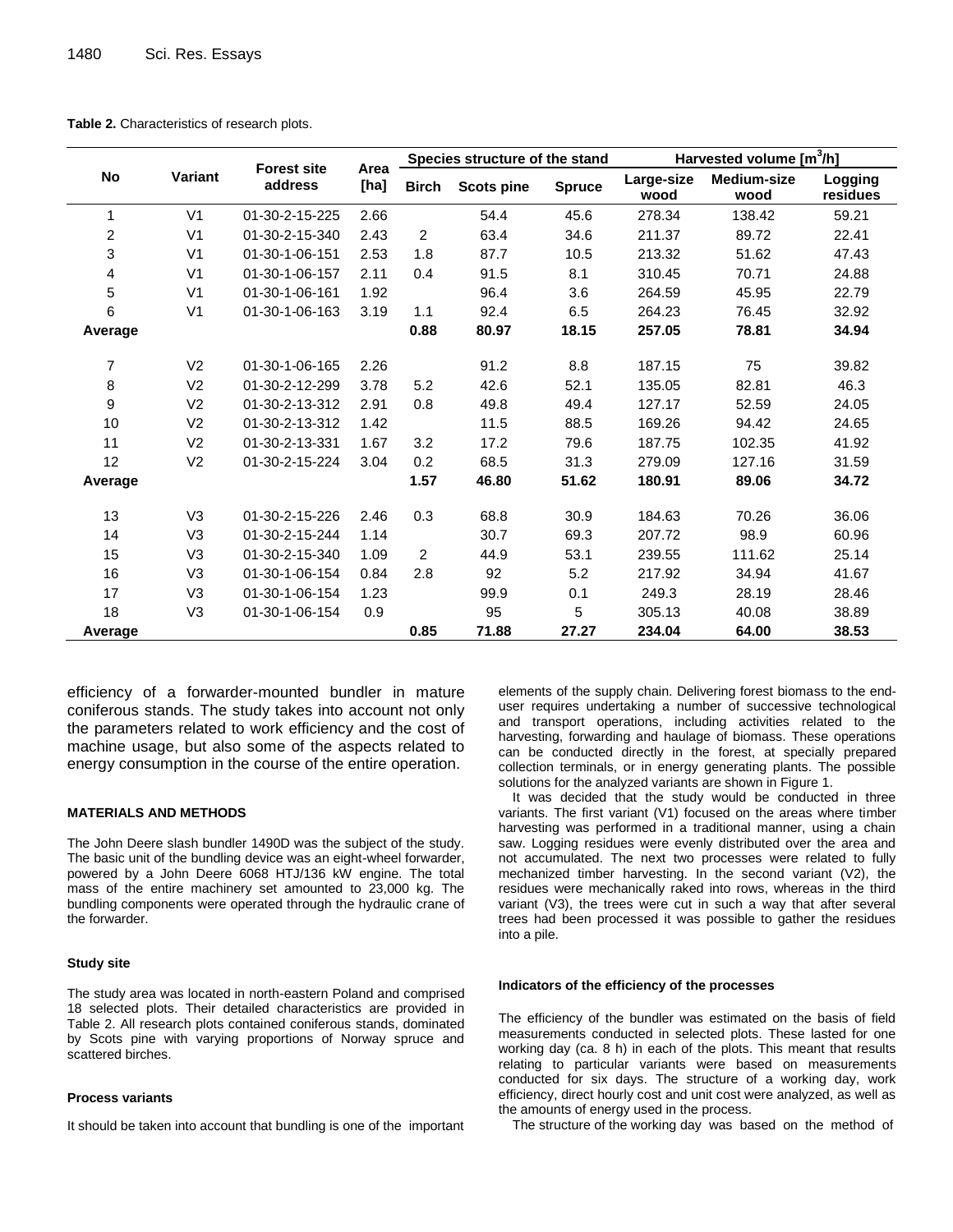

**Figure 1.** Possibilities of bundled slash supply chains.

continuous time measure. The method was implemented with the aid of a portable PSION computer with TIMER software. Outlining the structure required dividing the working day into particular time fractions. In order to do this, a working shift was divided in the following manner:

$$
T = T_1 + T_2 + T_3 + T_4 + T_5
$$
 (h) (1)

where:

*T* -Duration of the shift (h);

 $T_1$  - Loading (beginning with logging residues collected from the forest floor and lasting until the moment when a residue bunch was lifted and placed on the feeding table) (h);

 $T<sub>2</sub>$  - Bundling (time elapsed between the moment the machine started to compact residues, and the moment when the individual bundle was tied with twine) (h);

 $T_3$  - Cutting (time elapsed between the moment a chain saw started to cut off the bundle, and the moment when it dropped off) (h);

 $T<sub>4</sub>$  - Driving (time when the bundler was moving from one spot to another) (h);

*T<sup>5</sup>* - Delays (time devoted to maintenance, servicing the machine, and personnel breaks) (h).

The work productivity rate, expressed by the number of bundles/h, was estimated for each hour separately on the basis of the number of produced bundles.

Direct hourly costs were calculated with the aid of the software program "The Machine Cost Calculation – Business Model", which was developed for the Cost Action FP0902 Project "Development and harmonization of new operational research and assessment procedures for sustainable forest biomass supply" and specifically as part of WG3's mandate. Unit costs, expressed as €/m<sup>3</sup>, were calculated by dividing hourly costs by the obtained hourly work efficiency value. The average volume of one bundle equaled 0.9 bulk cubic meter. The conversion coefficient of a solid cubic meter  $(m<sup>3</sup>)$  equaled 0.4.

Energy consumption during the bundling process was estimated by taking into account not only the wear and tear of the materials of machine use, but also the energy required for its manufacture. The total energy expended in production and use of forest machines in the course of their operation, according to the LCA analysis, was calculated per  $m<sup>3</sup>$  of obtained biomass with the following formula (Lindholm et al., 2010 with modification):

$$
E_m = \frac{1.2(0.85E_sM + 0.15E_sM + E_pM)}{LW_p}
$$
 (MJ/m<sup>3</sup>) (2)

where: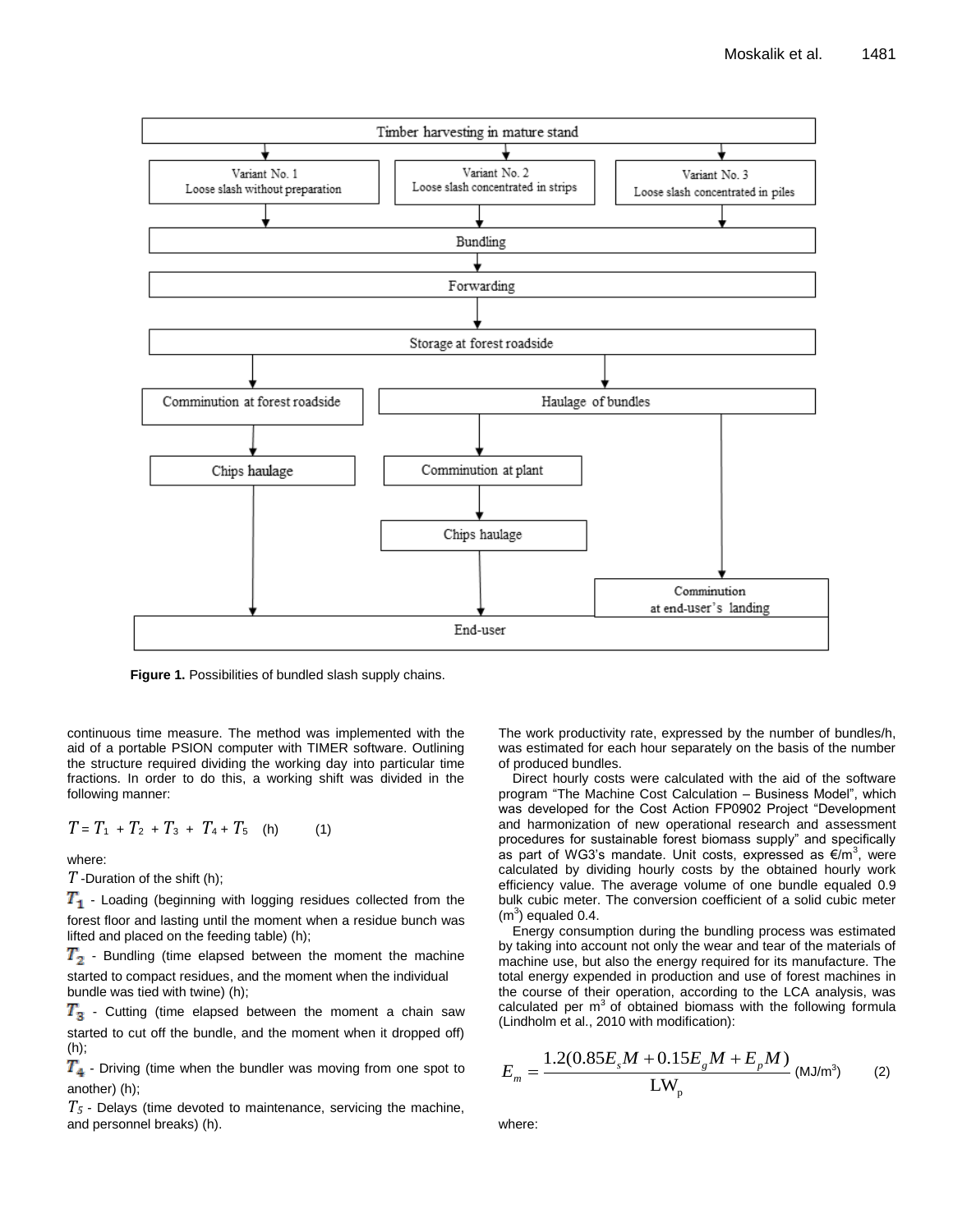|                          | <b>Variant I</b> |        | <b>Variant II</b> |      |        | Variant III |      |        |             |
|--------------------------|------------------|--------|-------------------|------|--------|-------------|------|--------|-------------|
| <b>Structure</b>         | h                | %      | min./bundle       | h    | %      | min./bundle |      | %      | min./bundle |
| T1 - Loading             | 3.43             | 44.20  | 1.74              | 2.96 | 36.80  | 1.06        | 2.69 | 31.50  | 0.87        |
| T2 - Bundling            | 1.88             | 24.30  | 0.96              | 2.81 | 34.90  | 1.00        | 3.28 | 38.40  | 1.05        |
| T <sub>3</sub> - Cutting | 0.29             | 3.70   | 0.15              | 0.36 | 4.50   | 0.13        | 0.41 | 4.80   | 0.13        |
| T4 - Driving             | 0.94             | 12.10  | 0.48              | 0.60 | 7.40   | 0.21        | 0.87 | 10.20  | 0.28        |
| T5 - Delays              | 1.22             | 15.70  | 0.62              | 1.32 | 16.40  | 0.47        | 1.29 | 15.10  | 0.41        |
| Total                    | 7.75             | 100.00 | 3.95              | 8.05 | 100.00 | 2.88        | 8.53 | 100.00 | 2.75        |

**Table 3.** Average structures of working days and time consumption per 1 bundle in analyzed variants.

 $E_s$  – energy consumed during steel manufacture (MJ);

 $E<sub>g</sub>$  – energy consumed during rubber manufacture (MJ);

 $E_p$  – energy consumed during machine production (MJ);

M – mass of the machine (Mg);

 $L$  – lifetime of the machine (h);

 $W_p$  – work efficiency (m ${}^{3}/h$ );

1.2 – correction coefficient related to machine servicing (determined based on data provided by the machine servicing company indicating that the spare parts required during the entire time of using the machine equals 20% in relation to the weight of the entire machine).

Machine production was considered in terms of two issues: raw material required for production and the manufacturing process. It was assumed that forest machines consisted of 85% metal and 15% rubber and plastic (Athanassiadis et al., 2002). Energy consumption accompanying steel production amounted to 20.6 MJ/kg. Energy outlay equal to 2.0 MJ/kg had to be added to the above value as required for iron ore mining. For gum products, ca. 23.4 MJ/kg is needed. Furthermore, machine production also had to be taken into account while analyzing energy consumption. In the case of forest machines, this amounted to 14.6 MJ/kg.

It was assumed that such oil products as: grease, hydraulic fluids, gear oil and engine oil had the same properties as diesel fuel. The following fuel characteristics (IPCC, 2006) were applied in the calculations: diesel fuel – heat of combustion (43.33 MJ/kg), fuel density (0.83 kg/l). The energy consumed during the production of diesel fuel was reported to equal ca. 4.5 MJ/l (Klvač et al., 2012). The achieved results were analyzed using the ANOVA test in order to find significant differences amongst the various factors. The differences between variants were assessed with Tukey's test.

## **RESULTS**

The amounts of biomass obtained from slash per ha ranged between 22.41 and 60.96  $m^3$ . Average values for particular variants were similar, ranging from 34.72 to  $38.53$  m $3/h$ . The share of Scots pine and Norway spruce differed from one variant to another. It should be noted that in the case of stands composed solely of pines, problems occurred with retaining the form of bundles. Sometimes they broke as they fell to the ground. An admixture of spruce trees in the stand resulted in stiffer bundles.

The average working time of the machine differed slightly between particular variants. As shown in Table 3, it ranged from 7.75 to 8.53 h. In variant I, where the

logging residues were scattered, the most time (44.2%) was taken up by forming the load and feeding. In the other two cases, the amount of time needed for this was smaller and amounted to 36.8 and 31.5%, respectively. A significant portion of time was also taken up by the process of bundle formation (T2), which consisted of placing the residues onto the feeding table and then sweeping them towards the system of forming presses. A formed bundle was ca. 70 cm in diameter. Then the bundle was tied up with plastic twine; ca. 60 m of twine was used per bundle. When a bundle of proper length (2.4 m) was produced, it was cut off with a chain saw (T3).

Although the observed percentage differences between T2 times were considerable, ranging from 24.3 to 38.4%, the amounts of time it took to produce individual bundles were comparable and ranged between 0.96 and 1.05 min. The times of bundle cutoffs were also similar in all cases and equaled 0.13 to 0.15 min. The fact that the raw material was widely scattered in the first variant required the machine to move across the site more times in comparison to the remaining two variants. The observed differences were significant. With respect to an individual bundle, the times required for this were 0.48, 0.21 and 0.28 min. for V1, V2, and V3 variants respectively. Delays included time required for technical maintenance, organizational breaks and breaks required by the machine operator whenever a rest was needed. Technical maintenance included minor repairs, as well as replacing the chain saw with a new one 3 to 4 times a day, that is, every time ca. 30 to 60 bundles had been produced. The frequency of such replacements depended mainly on how much the residues had been polluted, e.g. with sand, during the mechanical collection of the material. Furthermore, the operator had to grease the head 2 to 3 times during a work shift. Finally, technical maintenance also included the time required for fuel refills, which had to take place after the production of every 130 to 150 bundles.

Figure 2 shows average work productivity for the analyzed variants. The highest productivity was observed in the variant where the residues had been gathered into piles prior to bundling. In this case, the average productivity was 21.85 bundles/h. In the variant where the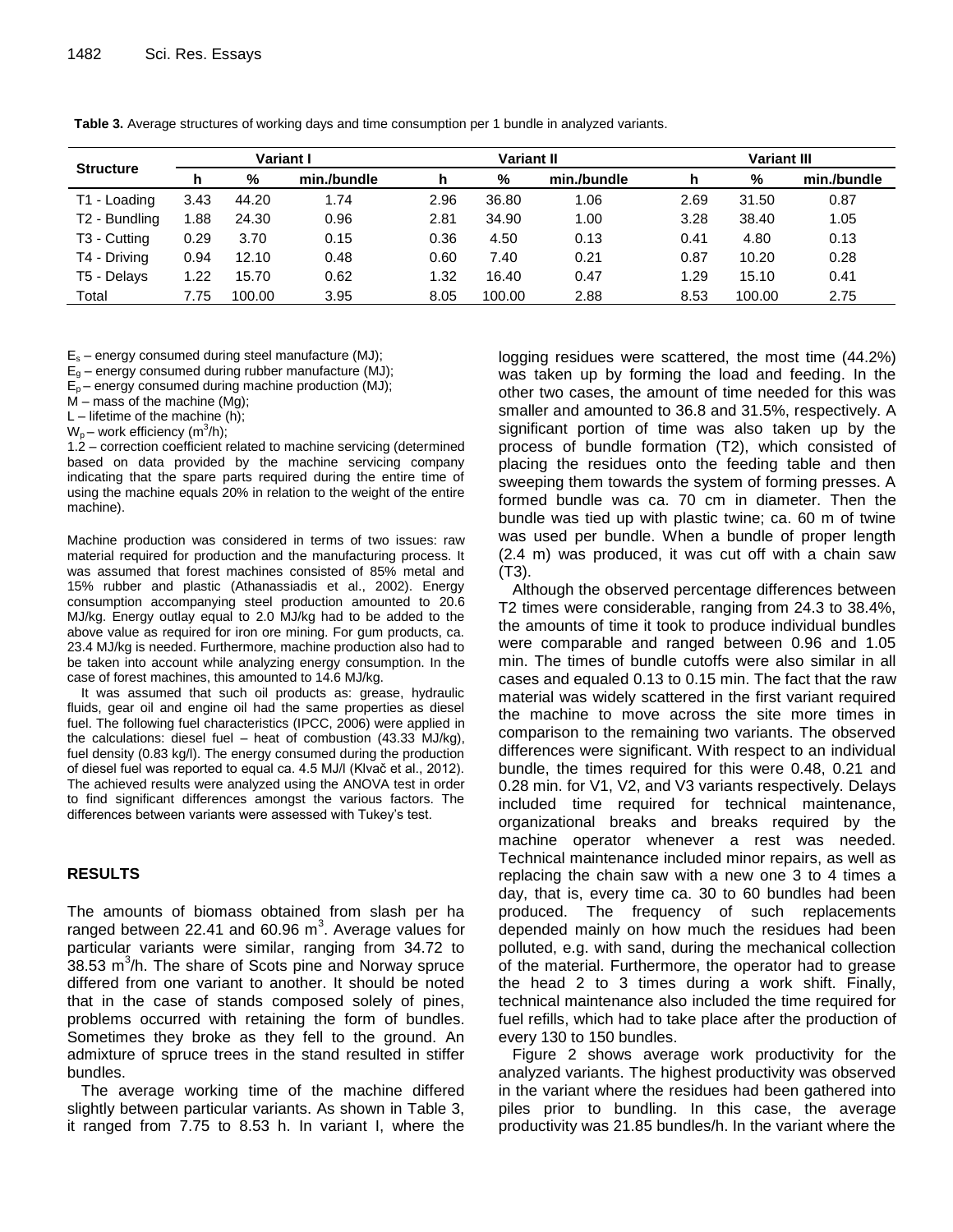

**Figure 2.** Average efficiency of the work of slash bundlers for specific variants.

**Table 4.** Results of testing the significance of the differences between average work efficiency and energy use of the variant processes.

| Parameter         | <b>SS Result</b> | df result | <b>MS</b> result |        | D      |
|-------------------|------------------|-----------|------------------|--------|--------|
| <b>Bundles</b>    | 1235.79          |           | 617.90           | 49.866 | 0.0000 |
| MJ/m <sup>3</sup> | 31572            |           | 15786            | 48 174 | 0.0000 |

**Table 5.** Tukey's honest significance test – average work efficiency.

| Variant | Average mean |      |      |
|---------|--------------|------|------|
| ۷1      | 15.21        |      | **** |
| V2      | 20.87        | **** |      |
| V3      | 21.85        | **** |      |

residues were scattered, work efficiency equaled 15.21 bundles/h. Furthermore, it was stated that there were statistically significant differences between efficiency levels achieved in particular variants (Table 4). Tukey's test revealed the existence of two homogeneous groups (Table 5). The first of these consisted of variants II and III. Variant I, due to the much lower productivity rate, was classified as belonging to a separate group.

The hourly cost had to be calculated in order to specify the amount of the direct unit cost. The input data required for these calculations are presented in Table 6. After the relevant data were taken into account, the cost was calculated to equal 78.81  $\epsilon$ /h (103.16 USD/h). The amounts of unit costs were obtained by dividing this amount by the obtained average work productivity of particular variants (V1 – 5.48 m $^{3}$ /h; V2 – 7.51 m $^{3}$ /h; V3 – 7.87 m<sup>3</sup>/h). Those amounts were as follows: 14.39 €/m<sup>3</sup> (18.84 USD/m<sup>3</sup>) for V1, 10.49 €/m<sup>3</sup> (13.73 USD/m<sup>3</sup>) for V2, and 10.02  $\acute{\text{e}}$ /m<sup>3</sup> (13.11 USD/m<sup>3</sup>) for V3. On the basis of the above calculations, it could be concluded that having a harvester gather the logging residues in piles of appropriate sizes was most advantageous from an economic point of view. Then the bundler could produce a comparatively large number of bundles without moving away from a particular location.

**Table 6.** Cost calculation for the slash bundler.

| <b>Machine</b>                           | John Deere 1490D |
|------------------------------------------|------------------|
| Input data                               |                  |
| Purchase price $(\epsilon)$              | 420,000          |
| Salvage value (%)                        | 10               |
| Expected Economic Life (h)               | 20,000           |
| Interest rate (%)                        | 8                |
| Machine insurance $(\epsilon)$           | 1500             |
| Fuel cost $(E/I)$                        | 1.3              |
| Fuel consumption (I/ h)                  | 11               |
| Oil and lubricant cost (% of fuel costs) | 20               |
| Maintenance and repair cost (%)          | 60               |
| Total tyre set cost $(\epsilon)$         | 12,000           |
| Estimated tyre set life (h)              | 14,000           |
| Number of shifts                         | 1                |
| Basic wage of operator $(\epsilon/h)$    | 7                |
| Output data                              |                  |
| Fixed costs $(\epsilon/h)$               | 32.09            |
| Variable costs $(\epsilon/h)$            | 30.80            |
| Operator costs $(\epsilon/h)$            | 8.75             |
| Total costs $(\epsilon/h)$               | 78.81            |

1 EUR (€) = 1.3090 USD (March 2013).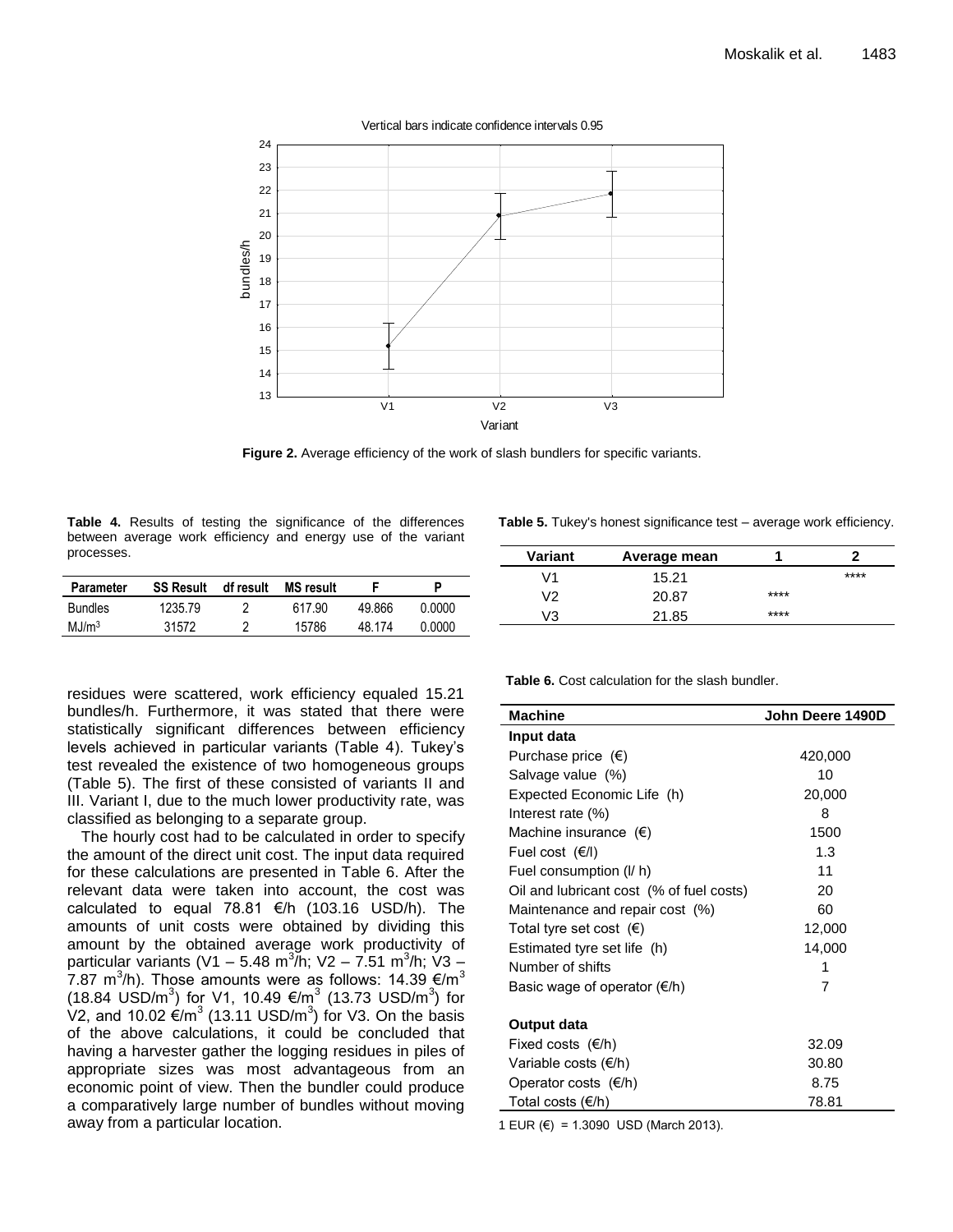

**Figure 3.** Average energy use of slash bundling for specific variants.

An important element of evaluating the processes, especially the ones related to producing the raw materials for energy, is to specify the amount of energy outlay to be consumed. In the case of the analyzed machine, this energy consumption amounted to 563.96 MJ/h. The following data were adopted with reference to fluids consumption: hydraulic fluids: 300 l per 1000 h; gear oil: 150 l per 1000 h; engine oil: 24 l per 500 h, and grease for the chain saw: 3 l per 8 h. According to these calculations, the energy consumption needed to manufacture the machine equaled 51.50 MJ/h. In this case, most of the necessary energy outlays were related to fuel. Energy consumption during bundling differed from one variant to another. In the first variant it was the highest, amounting to 107.19 MJ/m<sup>3</sup> (Figure 3). Decidedly lower values were observed in the case of the second (77.21 MJ/m<sup>3</sup>) and third variants (69.34 MJ/m<sup>3</sup>).

As in the analysis of work efficiency, statistically significant differences were observed between the obtained values. Furthermore, Tukey's test has also revealed the existence of the same homogeneous groups.

## **DISCUSSION**

The European market has recently expressed great interest in using logging residues for the purpose of energy production. Previously, this material was mainly used for many decades to produce small-sized wood, used by local communities for heating purposes. The remaining residue, such as small twigs and conifer needles, were crushed by specialized forest machines directly at the cutting site.

Loose logging residues are characterized by a relatively large volume in relation to mass. This results in specific logistics problems, making it ineffective to transport this material over longer distances. Compensatory measures were required, and hence the possible use of the bundler arose.

Its effectiveness depends on many factors. Without a doubt, these include terrain and tree stand conditions. The analyzed research plots were located in lowland areas and were comparatively easy for machines to access. All of them featured clear cuts, conducted mainly in tree stands where pines were prevalent.

The efficiency achieved during the study for specific variants reached between 15 to 22 bales per hour, which was mostly similar to results obtained by other authors, who conducted their research in lowland areas. As a rule, values did not reach more than 25 bales per hour. The compacting head in all these cases was mounted on the chassis of a forwarder (Rummer et al., 2003; Cuchet et al., 2004; Ghaffariyan et al., 2011; Liška et al., 2011; Jabłoński and Chlebowski, 2012).

Slightly less efficiency, from 8 to 14 bales per hour, is reached in mountainous terrain. This is due to the more difficult terrain conditions and the need to travel between the sites where logging residues were stored. Using a machine mounted on a forwarder incurs considerable relocation costs, which would often render the operation unprofitable. For this reason, heads mounted on a highly mobile truck are often used in such a situation (Stampfer and Kanzian, 2006; Spinelli et al., 2007, 2012).

The operator's proficiency was also important, as this could account for differences of up to 30% (Spinelli et al., 2012).

The values of the above discussed parameters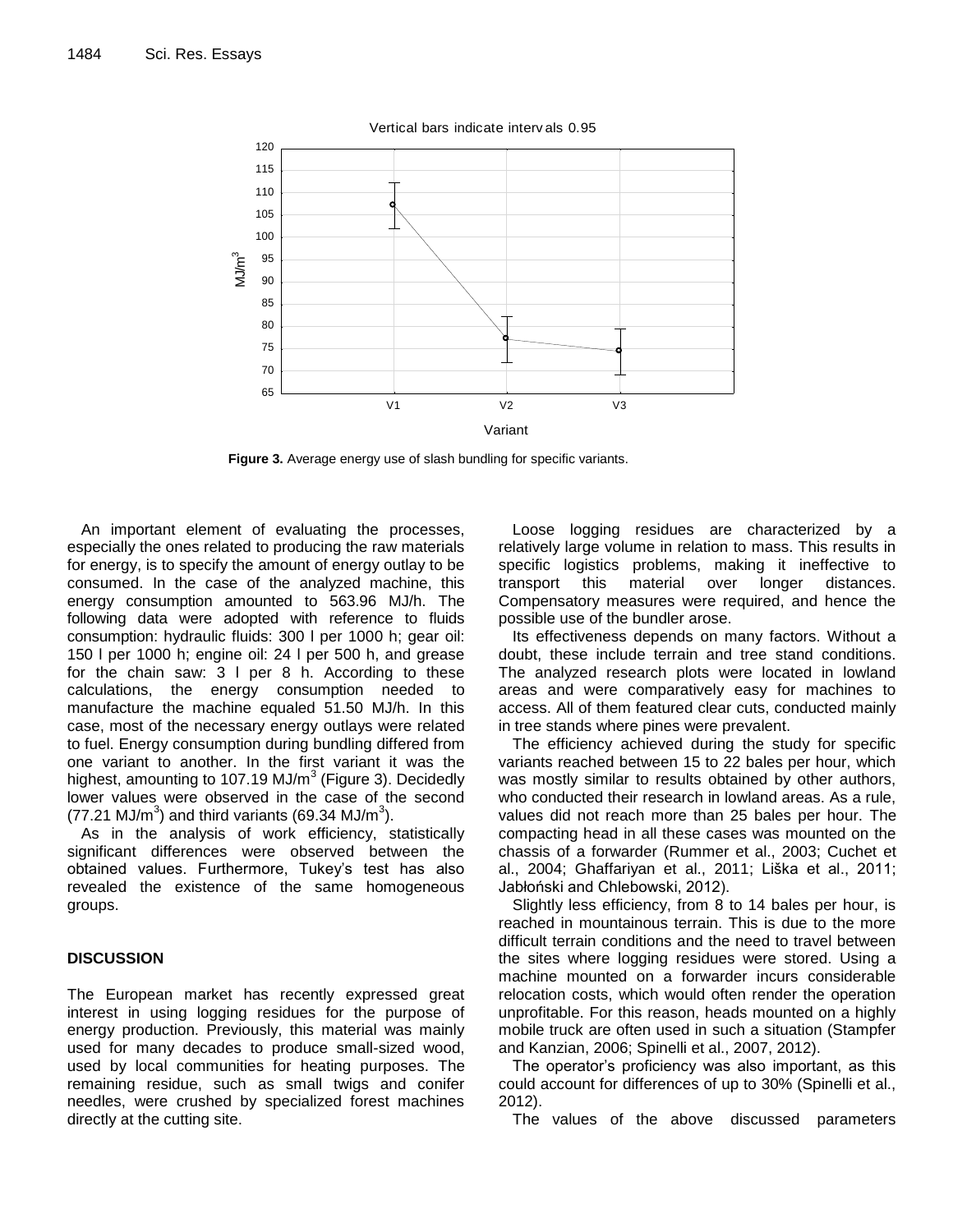determined the results of the remaining indicators, mainly unit costs and the energy consumption of the process. The hourly cost of using a machine such as the one under discussion was slightly lower in Poland in comparison to Western European countries or the USA due to the difference  $-4$  to 5 times - in the remuneration of the operators. According to Stampfer and Kanzian (2006), and Spinelli et al. (2012), the cost of utilizing a machine mounted on a truck amounted to ca. 160-180  $E/h$ . It should also be taken into account that the existing differences in hourly costs could be due to different methodologies applied for their calculation.

The amount of unit cost is affected by the achieved level of work productivity. As has already been mentioned, sometimes the differences can be considerable, determining whether the implementation of a solution will be profitable or not. Another important factor, as has been confirmed by the conducted research, is how the logging residues are distributed prior to bundling. Whenever they are concentrated and not scattered over the plots, better results are achieved.

Any industrial activity is connected with an energy outlay. This is especially significant when converting a raw material for energy production. In the case of bundling logging residues, the values describing energy consumption considerably differ from one study to another. The values obtained during this study ranged from 69 to 107 MJ/ $m^3$ . These figures incorporate the calculation based on the LCA method, which takes into account the whole life cycle of a product, whereas others only accounted for the consumption of fuels. Thus, different values are given in the literature of the subject, ranging from 45 (Jabłoński and Różański, 2003) to slightly over 120  $M$ J/m<sup>3</sup>. It should be noted that a decidedly greater proportion of the energy outlay is related to the use of fuels. Only about 10% pertains to the machine itself.

The bundling of logging residues is one of the elements of a logistics chain. The efficiency of the entire process, where bundling is one of the components, depends among other things on the good coordination of biomass harvesting, transport operations, as well as chipping and combustion.

## **Conclusions**

1) The effectiveness of slash bundling, expressed by the obtained work productivity rate, largely depends on how the residues are distributed over the forest area. When they have been gathered in rows or piles, the machine does not have to move all over the work area to collect scattered material, which increases efficiency by 25 to 30%.

2) The economic effectiveness of the process depends on hourly costs, which in Poland is about 80  $\epsilon$  h<sup>-1</sup>, as well as achieved work efficiency. Variation in the hourly wage

levels of machine operators in various countries has a significant effect on results.

3) The use of a slash bundler is related to a specific energy outlay. Calculated according to the LCA method, such an outlay amounts to 563.96 MJ/h, with 10% of the value relating to the machine itself, and the remaining 90% relating to the materials used in its operation. Unit energy consumption per  $m^3$  of bundles amounts to 107.19 MJ in the variant where the raw material is scattered over the ground, and 69.34 MJ in the variant where it was concentrated into piles.

## **ACKNOWLEDGEMENTS**

The research was conducted under an international noncofinanced grant "Effectiveness of the processes of acquisition, processing and supply of forest biomass for energetic purposes" financed by the Ministry of Science and Higher Education, conducted within the framework of COST ACTION FP0902 "Development and harmonization of new operational research and assessment procedures for sustainable forest biomass supply".

## **REFERENCES**

- Athanassiadis D, Lidestav G, Nordfjell T (2002). Energy use and emissions due to the manufacture of a forwarder. Resour. Conserv. Recycl. 34:149-160.
- Cuchet E, Roux P, Spinelli R (2004). Performance of a logging residue bundler in the temperate forests of France. Biomass Bioenergy 27(1):31-39.
- Eker M (2011). Assessment of procurement systems for unutilized logging residues for Brutian pine forest of Turkey. Afr. J. Biotechnol. 10(13):2455-2468.
- Ghaffariyan MR, Andonovski V, Brown M (2011). Application of a slash-bundler for collecting harvest residues in eucalyptus plantations. For. Sci. pp. 1-2.
- Hakkila P, Parikka M (2002). Fuel resources from the forest. Bioenergy from sustainable forestry. Guiding principles and practice. Dordrecht. Kluwer Academic Publishers. pp. 19-48.
- IPCC (2006). Guidelines for National Greenhouse Gas Inventories.
- Jabłoński K, Chlebowski K (2012). Work time structure and productivity in bundling logging residues with John Deere 1490E. Nauka Przyroda Technologie 3(6). (In Polish).
- Jabłoński K, Różański H (2003). Prospects for fuel wood harvesting in Poland. Acta Sci. Pol. Silv. Colendar. Rat. Ind. Lignar. Poznań. 2(1):19-26.
- Jodłowski K (2004). Technology and technics of wood harvesting for energy purposes. Postępy Techniki w Leśnictwie 87:17-24.
- Johansson J, Liss J, Gullberg T, Bjorheden R (2006). Transport and handling of forest energy bundles – Advantages and problems. Biomass Bioenergy 30:334-341.
- Kanzian Ch (2005). Chipping technology production from energy wood bundles in mountainous terrain. www.fpp.at/pics/download/energieholzbuendel\_2005\_endbericht.pdf.
- Kärhä K, Vartiamäki T (2006). Sustainable production systems for bioenergy: Forest energy in practice. Annual Workshop of IEA Bioenergy Task 31 No 4. Garpenderg. Gran. 30(12).
- Klvač R (2011). Pure energy ratio of logging residua processing. Pushing the boundaries with research innovation in forest engineering. FORMEC Proceedings. Graz.